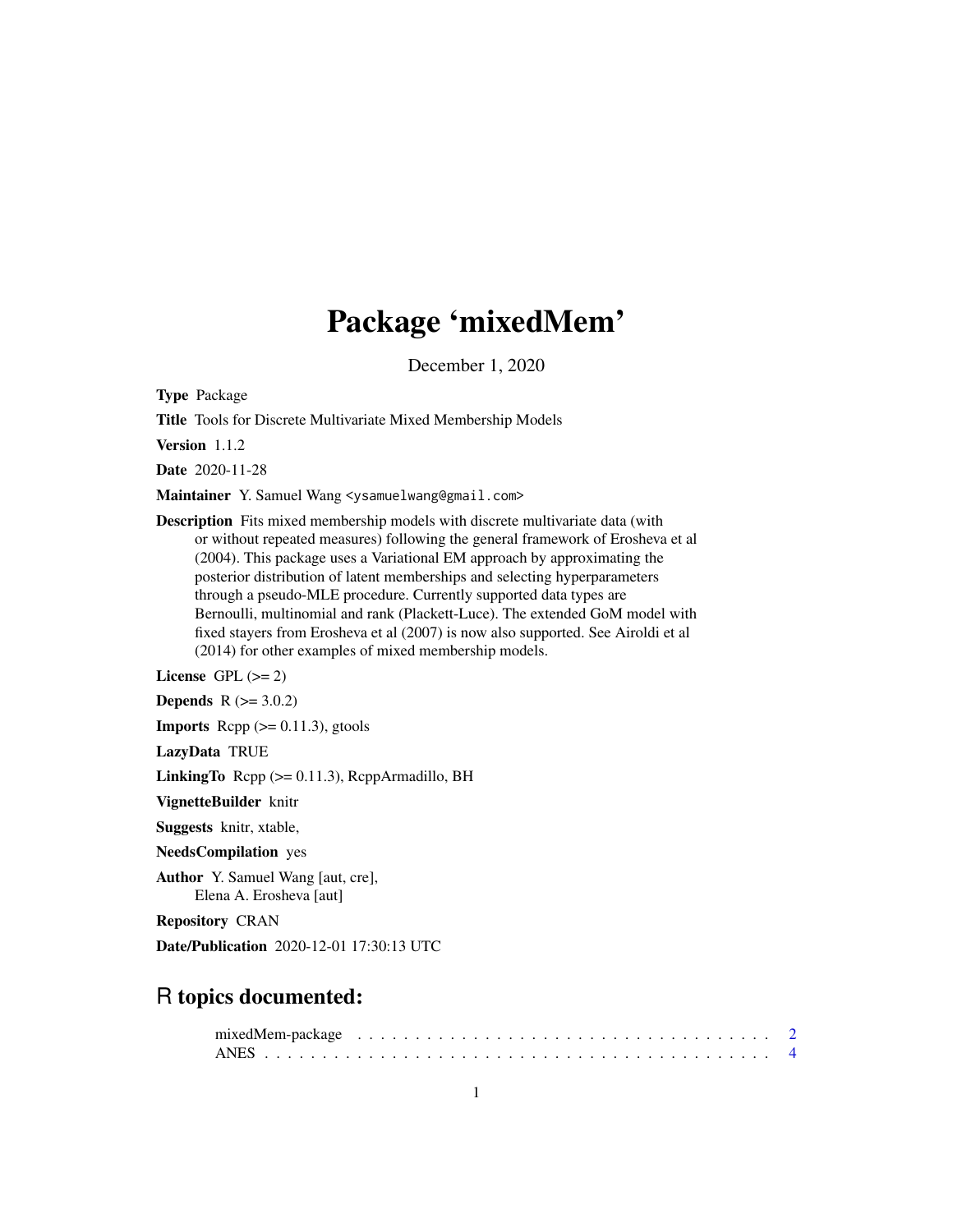# <span id="page-1-0"></span>2 mixedMem-package

| Index |  |  |  |  |  |  |  |  |  |  |  |  |  |  |  |  |
|-------|--|--|--|--|--|--|--|--|--|--|--|--|--|--|--|--|
|       |  |  |  |  |  |  |  |  |  |  |  |  |  |  |  |  |
|       |  |  |  |  |  |  |  |  |  |  |  |  |  |  |  |  |
|       |  |  |  |  |  |  |  |  |  |  |  |  |  |  |  |  |
|       |  |  |  |  |  |  |  |  |  |  |  |  |  |  |  |  |
|       |  |  |  |  |  |  |  |  |  |  |  |  |  |  |  |  |
|       |  |  |  |  |  |  |  |  |  |  |  |  |  |  |  |  |
|       |  |  |  |  |  |  |  |  |  |  |  |  |  |  |  |  |
|       |  |  |  |  |  |  |  |  |  |  |  |  |  |  |  |  |
|       |  |  |  |  |  |  |  |  |  |  |  |  |  |  |  |  |
|       |  |  |  |  |  |  |  |  |  |  |  |  |  |  |  |  |
|       |  |  |  |  |  |  |  |  |  |  |  |  |  |  |  |  |
|       |  |  |  |  |  |  |  |  |  |  |  |  |  |  |  |  |

mixedMem-package *Tools for fitting discrete multivariate mixed membership models*

#### Description

The mixedMem package contains tools for fitting and interpreting discrete multivariate mixed membership models following the general framework outlined in Erosheva et al 2004. In a mixed membership models, individuals can belong to multiple groups instead of only a single group (Airoldi et al 2014). This extension allows for a richer description of heterogeneous populations and has been applied in a wide variety of contexts including: text data (Blei et al 2003), genotype sequences (Pritchard et al 2000), ranked data (Gormley and Murphy 2009), and survey data (Erosheva et al 2007, Gross and Manrique-Vallier 2014).

#### Details

Mixed membership model objects can be created using the mixedMemModel constructor function. This function checks the internal consistency of the data/parameters and returns an object suitable for use by the mmVarFit function. The mmVarFit function is the main function in the package. It utilizes a variational EM algorithim to fit an approximate posterior distribution for the latent variables and select pseudo-MLE estimates for the global parameters. A step-by-step guide to using the package is detailed in the package vignette "Fitting Mixed Membership Models using mixedMem".

The package supports multivariate models (with or without repeated measurements) where each variable can be of a different type. Currently supported data types include: Bernoulli, rank (Plackett-Luce) and multinomial. Given a fixed number of sub-populations K, we assume the following generative model for each mixed membership model:

- For each individual  $i = 1, \ldots$  Total:
	- Draw  $\lambda_i$  from a Dirichlet( $\alpha$ ).  $\lambda_i$  is a vector of length K whose components indicates the degree of membership for individual i in each of the K sub-populations.
	- For each variable  $j = 1, \ldots, J$ :
	- For each of replicate  $r = 1, ..., R_i$ :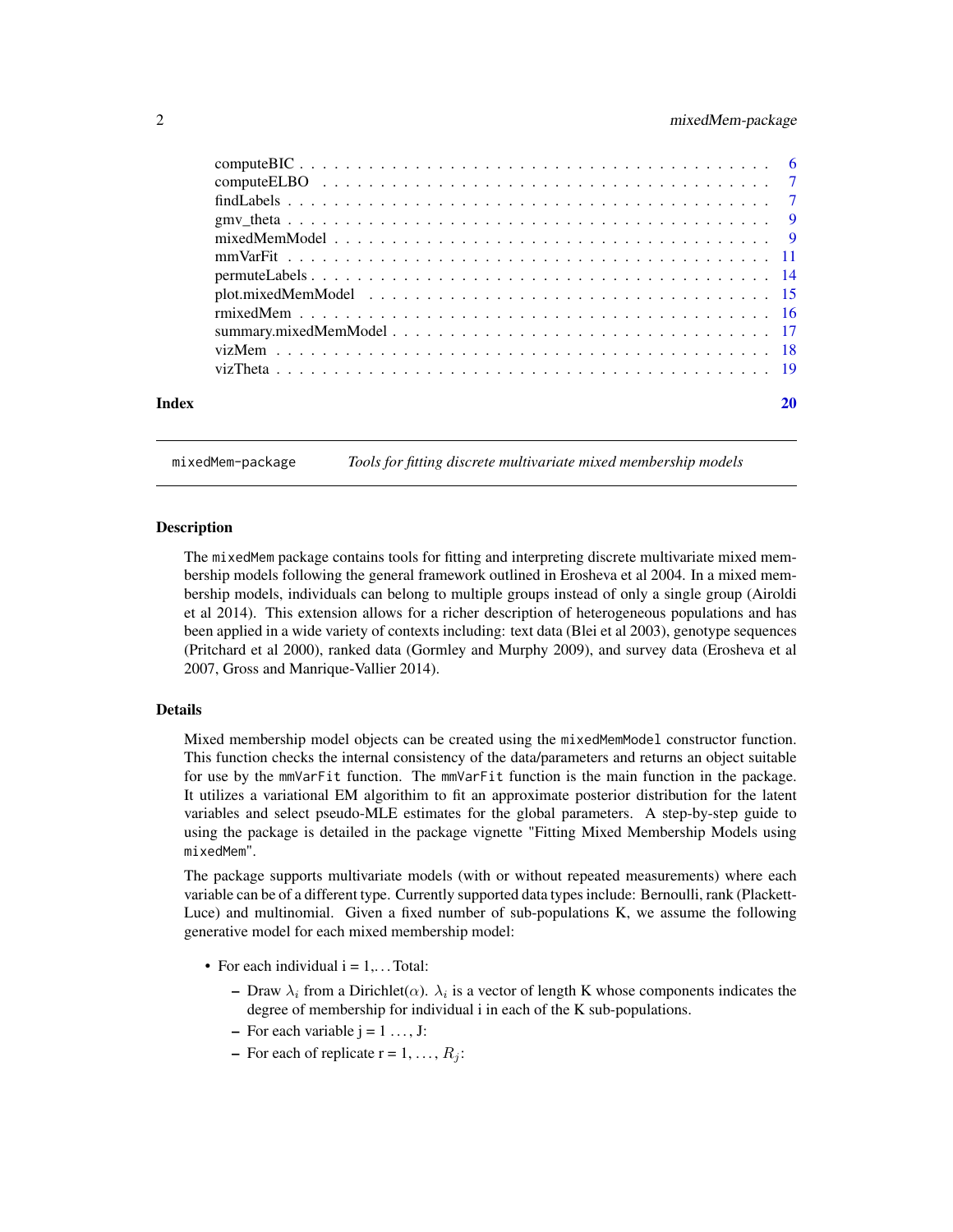- For each ranking level  $n = 1...$ ,  $N_{i,j,r}$ :
	- \* Draw  $Z_{i,j,r,n}$  from a multinomial(1,  $\lambda_i$ ). The latent sub-population indicator  $Z_{i,j,r,n}$ determines the sub-population which governs the response for observation  $X_{i,j,r,n}$ . This is sometimes referred to as the context vector because it determines the context from which the individual responds.
	- \* Draw  $X_{i,j,r,n}$  from the latent sub-population distribution parameterized by  $\theta_{j,Z_{i,j,r,n}}$ . The parameter  $\theta$  governs the observations for each sub-population. For example, if variable j is a multinomial or rank distribution with  $V_i$  categories/candidates, then  $\theta_{j,k}$  is a vector of length  $V_j$  which parameterizes the responses to variable j for subpopulation k. Likewise, if variable j is a Bernoulli random variable, then  $\theta_{j,k}$  is a value which determines the probability of success.

#### Author(s)

Y. Samuel Wang <ysamuelwang@gmail.com>, Elena Erosheva <erosheva@uw.edu>

#### References

Airoldi, E. M., Blei, D., Erosheva, E. A., & Fienberg, S. E.. 2014. Handbook of Mixed Membership Models and Their Applications. CRC Press. Chicago

Blei, David; Ng, Andrew Y.; Jordan, Michael I.. 2003. Latent Dirichlet Allocation. Journal of Machine Learning Research, 3, 993-1022.

Erosheva, Elena A.; Fienberg, Stephen E.; Joutard, Cyrille. 2007. Describing Disability Through Individual-level Mixture Models for Multivariate Binary Data. The Annals of Applied Statistics 1 (2007), no. 2, 502–537. doi:10.1214/07-AOAS126.

Erosheva, Elena A.; Fienberg, Stephen E.; Lafferty, John. 2004. Mixed-membership Models of Scientific Publications". PNAS, 101 (suppl 1), 5220-5227. doi:10.1073/pnas.0307760101.

Gormley, Isobel C.; Murphy, Thomas B.. 2009. A Grade of Membership Model for Rank Data. Bayesian Analysis, 4, 265 - 296. DOI:10.1214/09-BA410.

National Election Studies, 1983 Pilot Election Study. Ann Arbor, MI: University of Michigan, Center for Political Studies, 1999

Pritchard, Jonathan K.; Stephens, Matthew; Donnelly, Peter. 2000. Inference of Population Structure using Multilocus Genotype Data. Genetics 155.2: 945-959.

Gross, Justin; Manrique-Vallier, Daniel. 2014. A Mixed-membership Approach to the Assessment of Political Ideology from Survey Responses. In Airoldi, Edoardo M.; Blei, David; Erosheva, Elena A.; & Fienberg, Stephen E.. Handbook of Mixed Membership Models and Their Applications. CRC Press. Chicago

# Examples

library(mixedMem) data(ANES) # Dimensions of the data set: 279 individuals with 19 responses each dim(ANES) # The 19 variables and their categories # The specific statements for each variable can be found using help(ANES) # Variables titled EQ are about Equality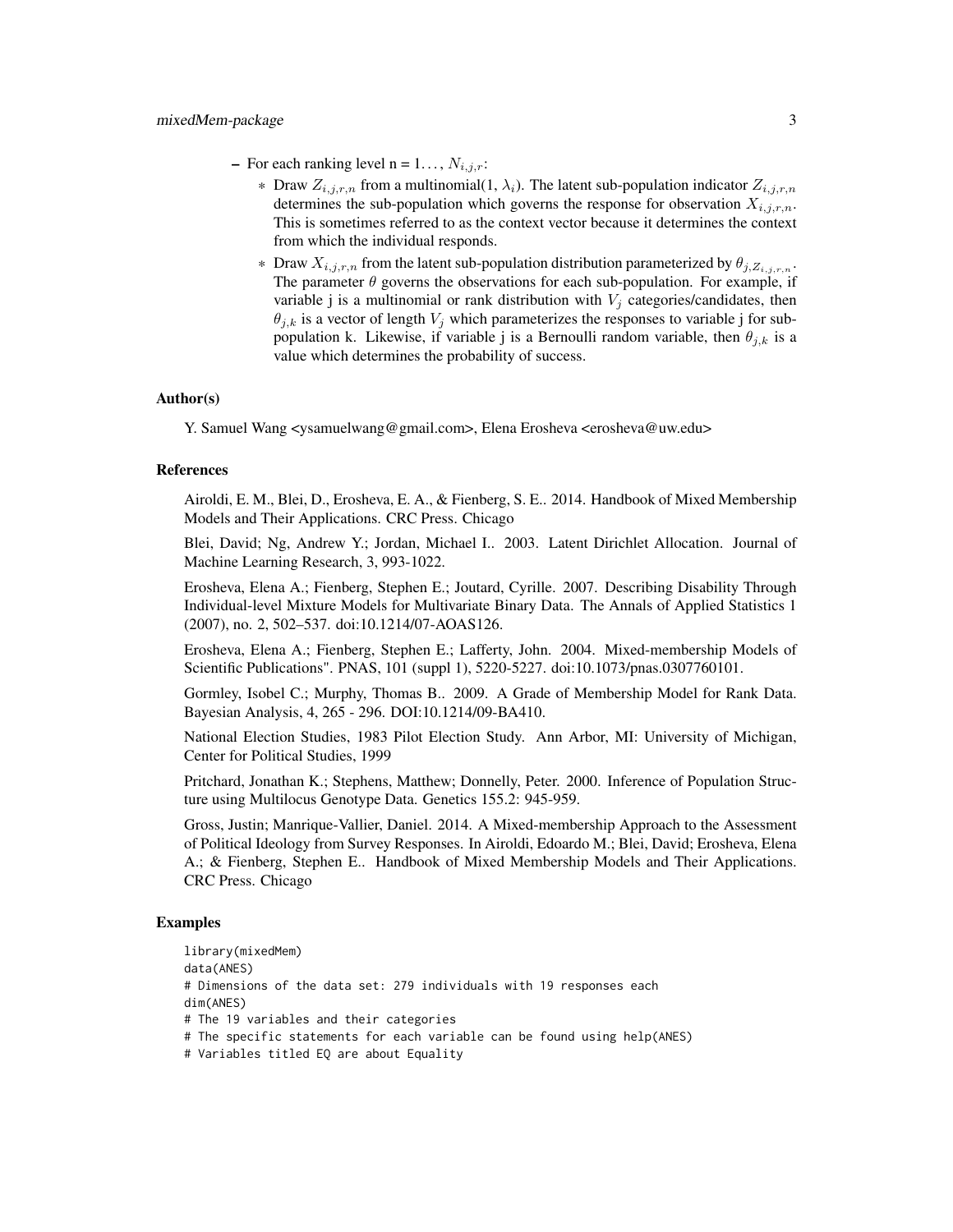```
# Variables titled IND are about Econonic Individualism
# Variables titled ENT are about Free Enterprise
colnames(ANES)
# Distribution of responses
table(unlist(ANES))
# Sample Size
Total <- 279
# Number of variables
J < -19# we only have one replicate for each of the variables
Rj \leftarrow rep(1, J)# Nijr indicates the number of ranking levels for each variable.
# Since all our data is multinomial it should be an array of all 1s
Nijr <- array(1, dim = c(Total, J, max(Rj)))
# Number of sub-populations
K < -3# There are 3 choices for each of the variables ranging from 0 to 2.
Vj \leftarrow rep(3, J)# we initialize alpha to .2
alpha \leq rep(.2, K)
# All variables are multinomial
dist <- rep("multinomial", J)
# obs are the observed responses. it is a 4-d array indexed by i,j,r,n
# note that obs ranges from 0 to 2 for each response
obs \leq array(0, dim = c(Total, J, max(Rj), max(Nijr)))obs[ , ,1,1] <- as.matrix(ANES)
# Initialize theta randomly with Dirichlet distributions
set.seed(123)
theta \leq array(0, dim = c(J,K,max(Vj)))for(j in 1:J)
{
    theta[j, , ] <- gtools::rdirichlet(K, rep(.8, Vj[j]))
}
# Create the mixedMemModel
# This object encodes the initialization points for the variational EM algorithim
# and also encodes the observed parameters and responses
initial \leq mixedMemModel(Total = Total, J = J, Rj = Rj,
                         Nijr = Nijr, K = K, Vj = Vj, alpha = alpha,
                         theta = theta, dist = dist, obs = obs)
## Not run:
# Fit the model
out <- mmVarFit(initial)
summary(out)
## End(Not run)
```
ANES *Responses from 1983 American National Election Survey Pilot*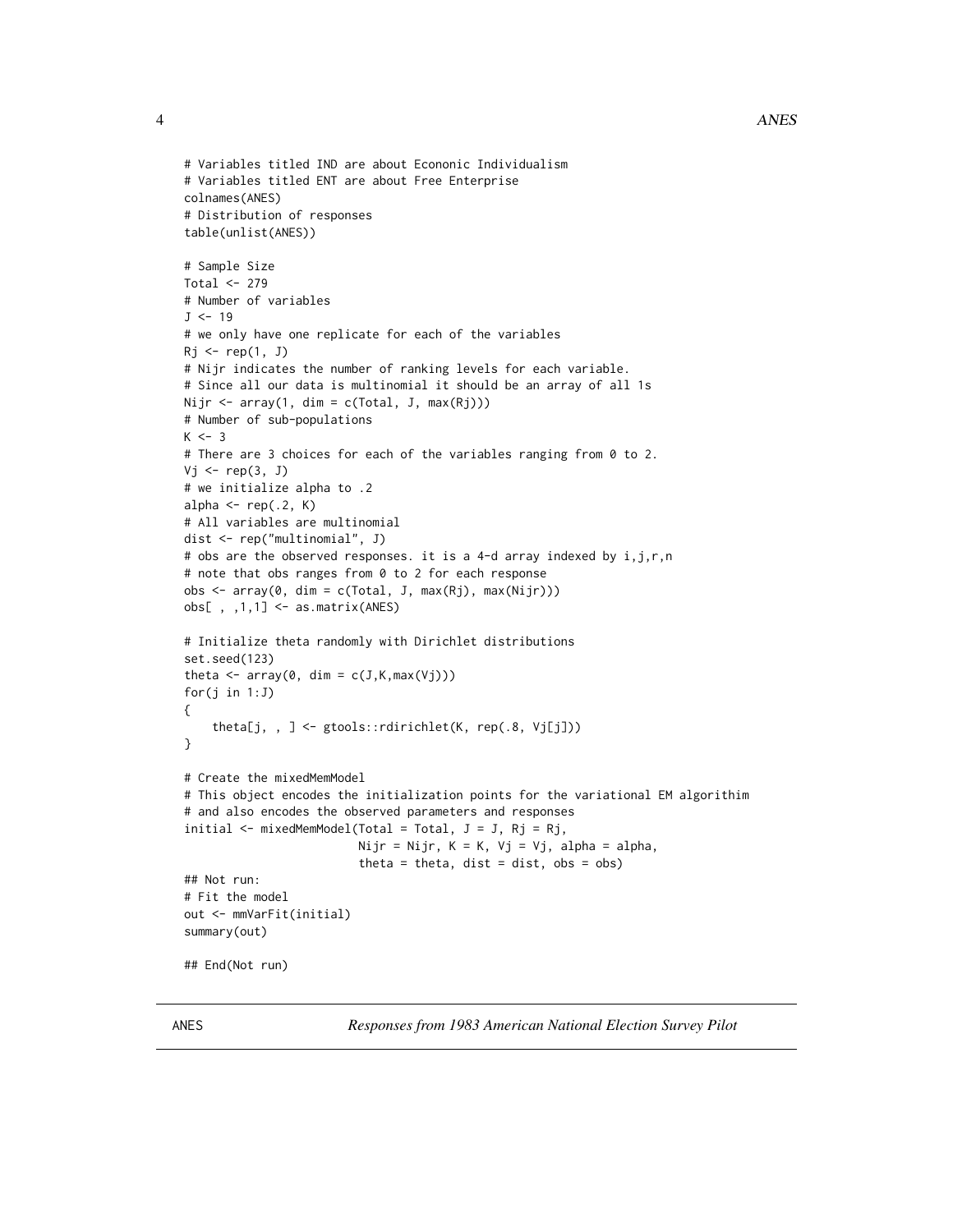#### ANES 5

# Description

ANES contains political ideology survey data from the 1983 American National Election Survey Pilot. Respondents were read a value statement and asked to report their level of agreement: 'strongly agree', 'agree', 'can't decide', 'disagree', and strongly disagree'. The 279 complete responses to the 19 statements selected by Feldman (1988) and reanalyzed by Gross and Manrique-Vallier (2014) are included. 'Strongly disagree' and 'disagree' as well as 'strongly agree' and 'agree' have been collapsed into single categories. 0 indicates 'agree', 1 indicates 'can't decide', and 2 indicates 'disagree'. The statements have been grouped into 3 overarching themes as indicated in the variable names- Equality (EQ), Economic Individualism (IND), and Free Enterprise (ENT). Variable ID's from the original ANES questionnaire are included in parentheses. An example analysis of the data is included in the "Fitting Mixed Membership Models Using mixedMem" vignette.

### Usage

data(ANES)

# Format

A data frame with 279 individuals and 19 variables:

- EQ1 If people were treated more equally in this country, we would have many fewer problems (V832169)
- EQ2 We should give up on the goal of equality, since people are so different to begin with  $(V832172)$
- EQ3 Our society should do whatever is necessary to make sure that everyone has an equal opportunity to succeed (V832175)
- EQ4 Some people are just better cut out than others for important positions in society (V832178)
- EQ5 Some people are better at running things and should be allowed to do so (V832250)
- EQ6 All kinds of people should have an equal say in running this country, not just those who are successful (V832253)
- EQ7 One of the big problems in this country is that we don't give everyone an equal chance (V832256)
- IND1 Any person who is willing to work hard has a good chance of succeeding (V832170)
- IND2 Hard work offers little guarantee of success (V832173)
- IND3 Most people who don't get ahead should not blame the system; they really have only themselves to blame (V832176)
- IND4 Even if people are ambitious, they often cannot succeed (V832251)
- IND5 If people work hard, they almost always get what they want (V832254)
- IND6 Even if people try hard, they often cannot reach their goals (V832257)
- ENT1 The less government gets involved with business and the economy, the better off this country will be (V832171)
- ENT2 There are many goods and services that would never be available to ordinary people without governmental intervention (V832174)
- ENT3 There should be no government interference with business and trade (V832177)
- ENT4 Putting government regulations on business does not endanger personal freedom (V832252)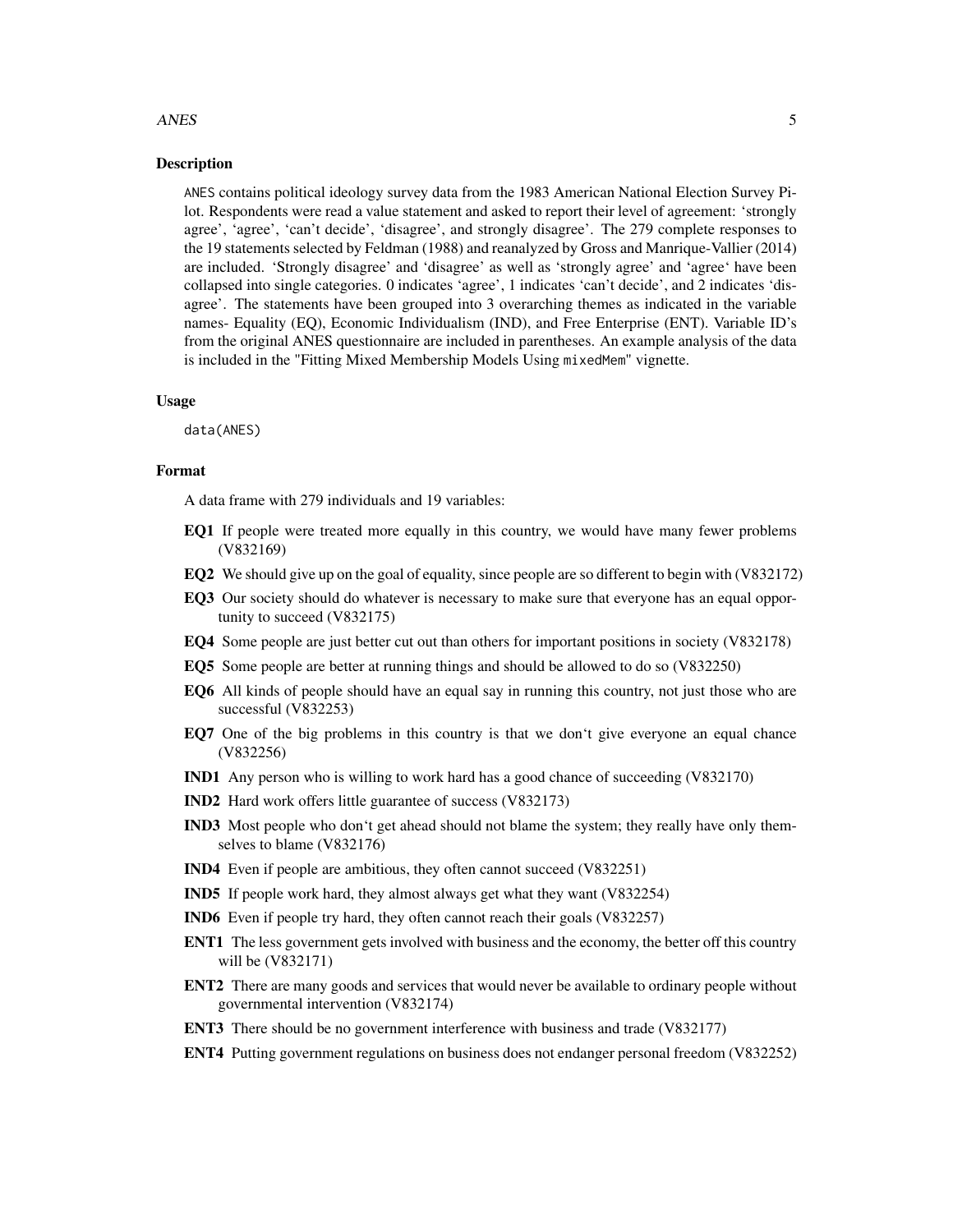<span id="page-5-0"></span>ENT5 Government intervention leads to too much red tape and too many problems (V832255)

ENT6 Contrary to what some people think, a free enterprise system is not necessary for our form of government to survive (V832258)

# References

Feldman, Stanley. "Structure and consistency in public opinion: The role of core beliefs and values." American Journal of Political Science (1988): 416-440.

Gross, J.H. and Manrique-Vallier, D. "A Mixed-Membership Approach to the Assessment of Political Ideology from Survey Responses." in Airoldi, E. M., Blei, D. M., Erosheva, E. A., and Fienberg, S. E. Handbook of Mixed Membership Models and Its Applications. Chapman & Hall/CRC, 2014

National Election Studies, 1983 Pilot Election Study. Ann Arbor, MI: University of Michigan, Center for Political Studies, 1999

computeBIC *Compute the approximate BIC*

#### Description

computeBIC computes the approximate BIC of a given mixedMemModel, where the lower bound on the log-likelihood (also called ELBO) is used instead of the intractable true log-likelihood.

#### Usage

computeBIC(model)

### Arguments

model the mixedMemModel object for which the BIC will be calculated.

# **Details**

 $BIC = -2ELBO + p \log(Total)$ 

where p is the number of estimated parameters and Total is the number of individuals in the sample.

This BIC model selection criteria is used in Erosheva et al (2007). The number of estimated parameters P includes the parameters  $\theta$  and  $\alpha$ , but omits the variational parameters  $\phi$  and  $\delta$ .

#### Value

computeBIC returns the approximate BIC value, a real number.

#### References

Erosheva, E. A., Fienberg, S. E., & Joutard, C. (2007). Describing disability through individuallevel mixture models for multivariate binary data. The annals of applied statistics, 1(2), 346.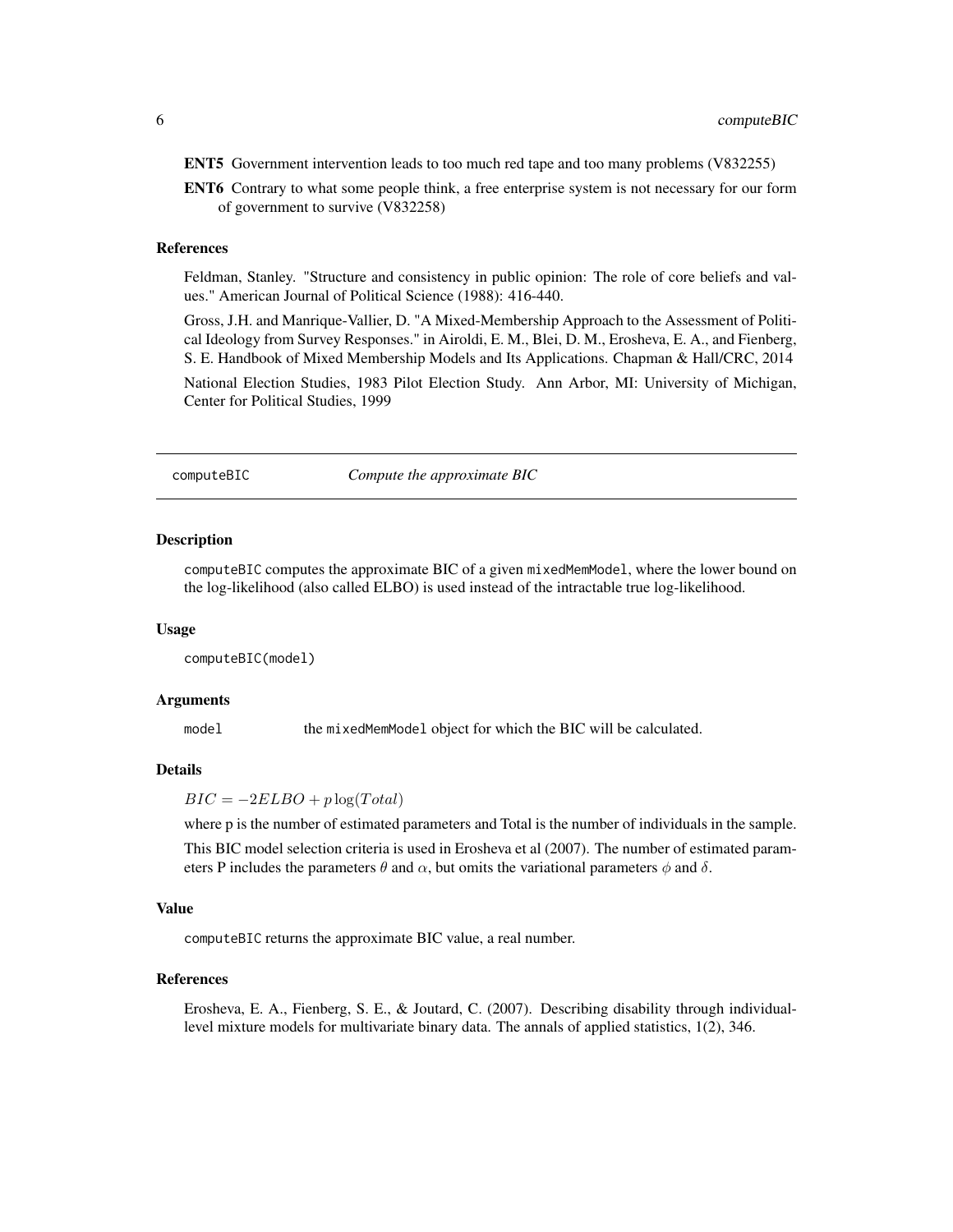<span id="page-6-0"></span>

computeELBO computes the variational lower bound on the log-likelihood, also called the ELBO, for a mixed membership model.

# Usage

computeELBO(model)

# Arguments

model a mixedMemModel object created by the mixedMemModel constructor.

#### Details

The lower bound (ELBO) is the objective function in the variational EM algorithim. It is a function of the latent variables ( $\phi$  and  $\delta$ ) and the parameters ( $\alpha$  and  $\theta$ ) that be derived from Jensen's inequality:

 $E_Q \log[p(X, Z, \Lambda)] - E_Q \log[Q(Z, \Lambda | \phi, \delta)] \leq \log P(obs | \alpha, \theta)$ 

# Value

computeELBO returns the lower bound on the log-likelihood, a real number.

| findLabels |  |  |
|------------|--|--|
|            |  |  |
|            |  |  |

*Mixed Membership Post-Processing* 

#### Description

findLabels finds the optimal permutation of labels that minimizes the weighted squared difference between the arrays of subpopulation parameters from a fitted mixed membership model,  $\theta$  and a given comparison model.

# Usage

```
findLabels(model, comparison, exhaustive = TRUE)
```

| model      | the fitted mixedMemModel object.                                             |
|------------|------------------------------------------------------------------------------|
| comparison | an array of the same dimensions as model the sub-                            |
|            | tion parameters from another model. find Labels will return a permutation of |
|            | the labels of model which match to comparison most closely.                  |
| exhaustive | a boolean for whether an exhaustive search should be performed. If false, a  |
|            | greedy algorithim is used instead.                                           |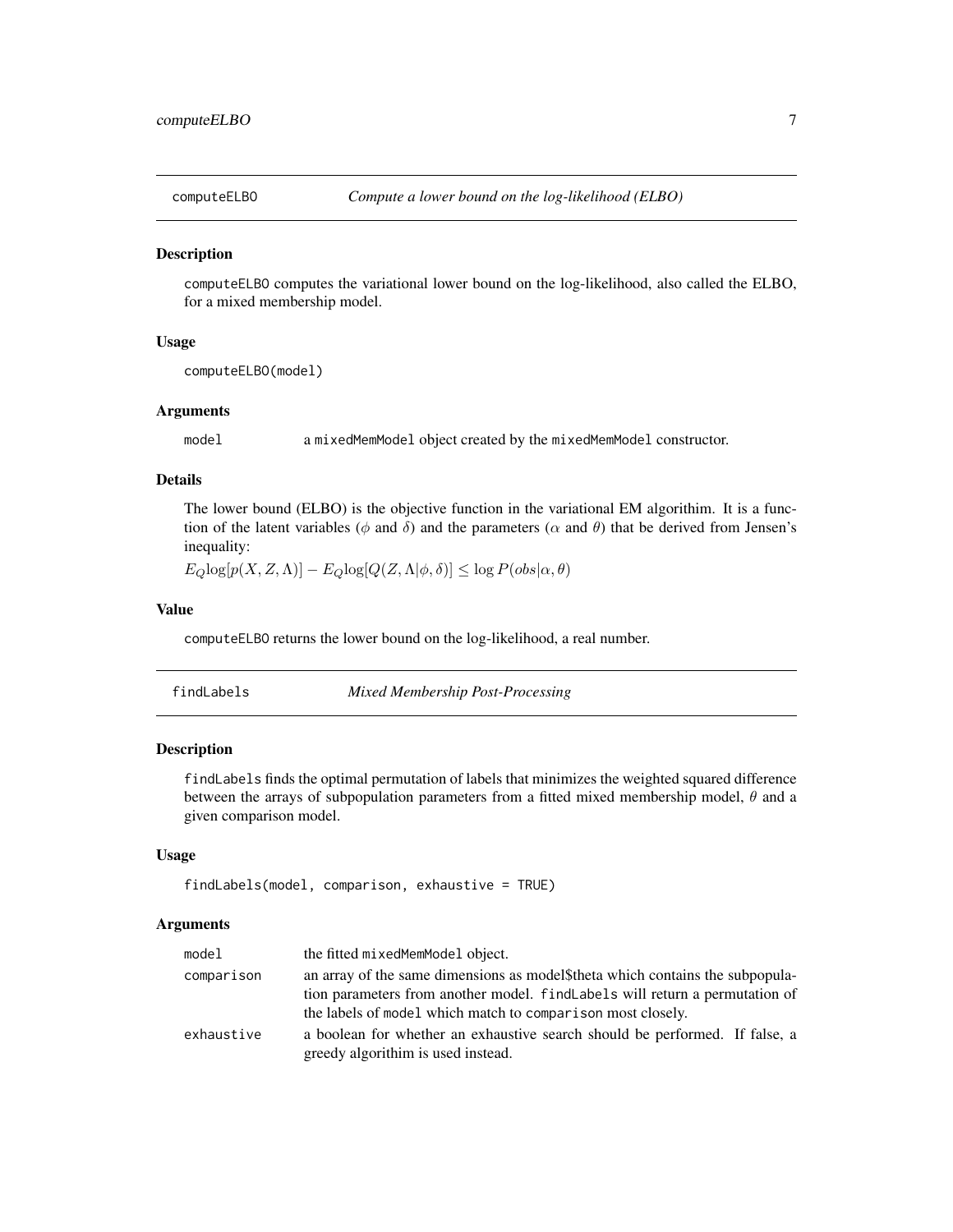Mixed Membership models are invariant to permutations of the sub-population labels; swapping the names of each sub-population yields an equivalent model. The ordering of the labels in a fitted model is dependent on the initialization points of the variational EM algorithim. The function findLabels selects a permutation of the sub-population labels that best matches a given comparison model by minimizing the weighted squared difference between the  $\theta$  arrays. The weights are determined by the relative frequencies of each group.

 $Loss = \sum_j \sum_k \alpha_k / \alpha_0 [\sum_v (\hat{\theta}_{k,v} - \theta_{k,v})^2]$  where  $\alpha_0 = \sum_k \alpha_k$ 

If K, number of sub-populations, is small, the method searches through all K! permutations of the sub-population labels and select the permutation which minimizes the loss. If K is large, a greedy algorithim can be used instead. This algorithm selects the best match for each fitted sub-population starting with the group with the largest fitted relative frequency.

# Value

findLabels returns a list with two objects: perm and loss. perm is the optimal permutation of the labels with respect to the squared error loss. loss is the calculated value of the weighted squared error loss (shown above) for the optimal permutation.

#### See Also

permuteLabels

#### Examples

```
## Not run:
# See mixedMemModel documentation for how to generate data and instantiate a mixedMemModel object
# After the data as been generated, we initialize the array of sub-population parameters (theta)
# according to a permutation of the true labeling
set.seed(123)
perm = sample.int(K, size = K, replace = FALSE)
theta1 = theta_truth[, perm,]
test_model <- mixedMemModel(Total = Total, J = J,Rj = Rj, Nijr= Nijr, K = K, Vj = Vj,dist = dist,
obs = obs, alpha = alpha, theta = theta1)
out <- mmVarFit(test_model)
opt.perm <- findLabels(out, theta_truth)
opt.perm
# produce mixedMemModel object with sub-population labels permuted to best match
# the comparison model
out = permuteLabels(out, opt.perm$perm)
## End(Not run)
```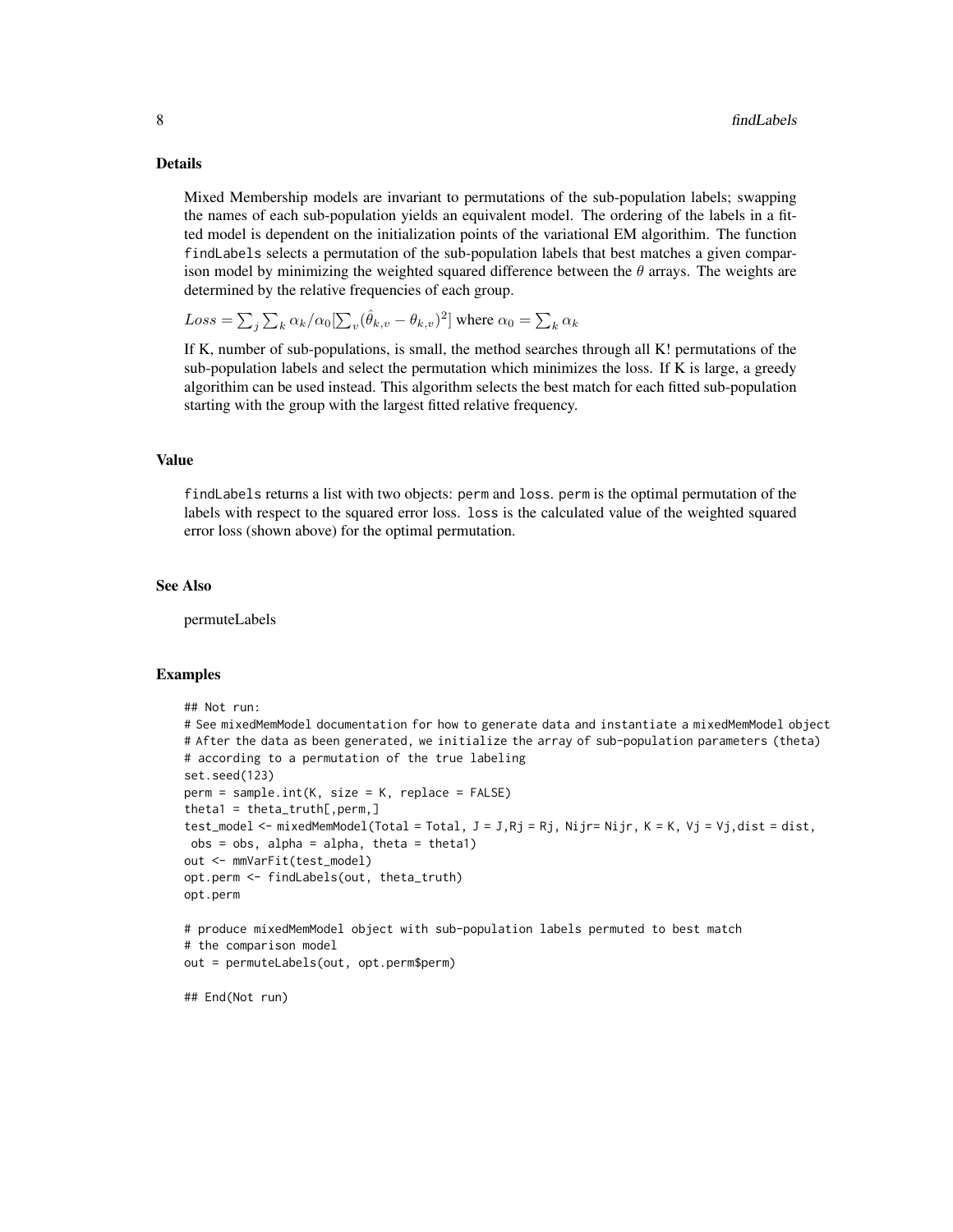<span id="page-8-0"></span>

 $gmv_{\perp}$  theta contains the point estimates for the sub-populaton response probabilities,  $\theta$  from the original Gross and Manrique-Vallier 2014 analysis. It is a 3 by 19 by 3 dimensional array with the first dimension corresponding to each latent sub-population, the second dimension corresponding to each variable, and the 3rd dimension corresponding to response choices (Agree, Can't Decide, Disagree). Gross and Manrique-Vallier do not report results for group 3 for reasons discussed in the vignette so all values for group  $3$  in theta $[1, 1]$  are 0.

# Usage

data(gmv\_theta)

# References

Gross, J.H.; Manrique-Vallier, D. "A Mixed-Membership Approach to the Assessment of Political Ideology from Survey Responses." in Airoldi, E. M., Blei, D. M., Erosheva, E. A., and Fienberg, S. E. Handbook of Mixed Membership Models and Its Applications. Chapman & Hall/CRC, 2014

mixedMemModel *Constructor for a Mixed Membership Model Object*

#### Description

Constructor for a mixedMemModel object which can be used for analysis in the mixedMem package.

# Usage

```
mixedMemModel(Total, J, Rj, Nijr, K, Vj, alpha, theta, phi = NULL,
  delta = NULL, dist, obs, fixedObs = NULL, P = NULL, beta = NULL)
```

| Total | the number of individuals in the sample.                                                                                                                                                                                                                                                 |
|-------|------------------------------------------------------------------------------------------------------------------------------------------------------------------------------------------------------------------------------------------------------------------------------------------|
| J     | the number of variables observed on each individual.                                                                                                                                                                                                                                     |
| Rj    | a vector of length J specifying the number of repeated measurements for each<br>variable.                                                                                                                                                                                                |
| Nijr  | an array with dimension ( $Total, J, max(Rj)$ ) indicating the number of ranking<br>levels for each variable and each replication. For multinomial and Bernoulli<br>variables, Ni $j r[i,j,r] = 1$ . For rank variables, Ni $j r[i,j,r]$ indicates the number of<br>alternatives ranked. |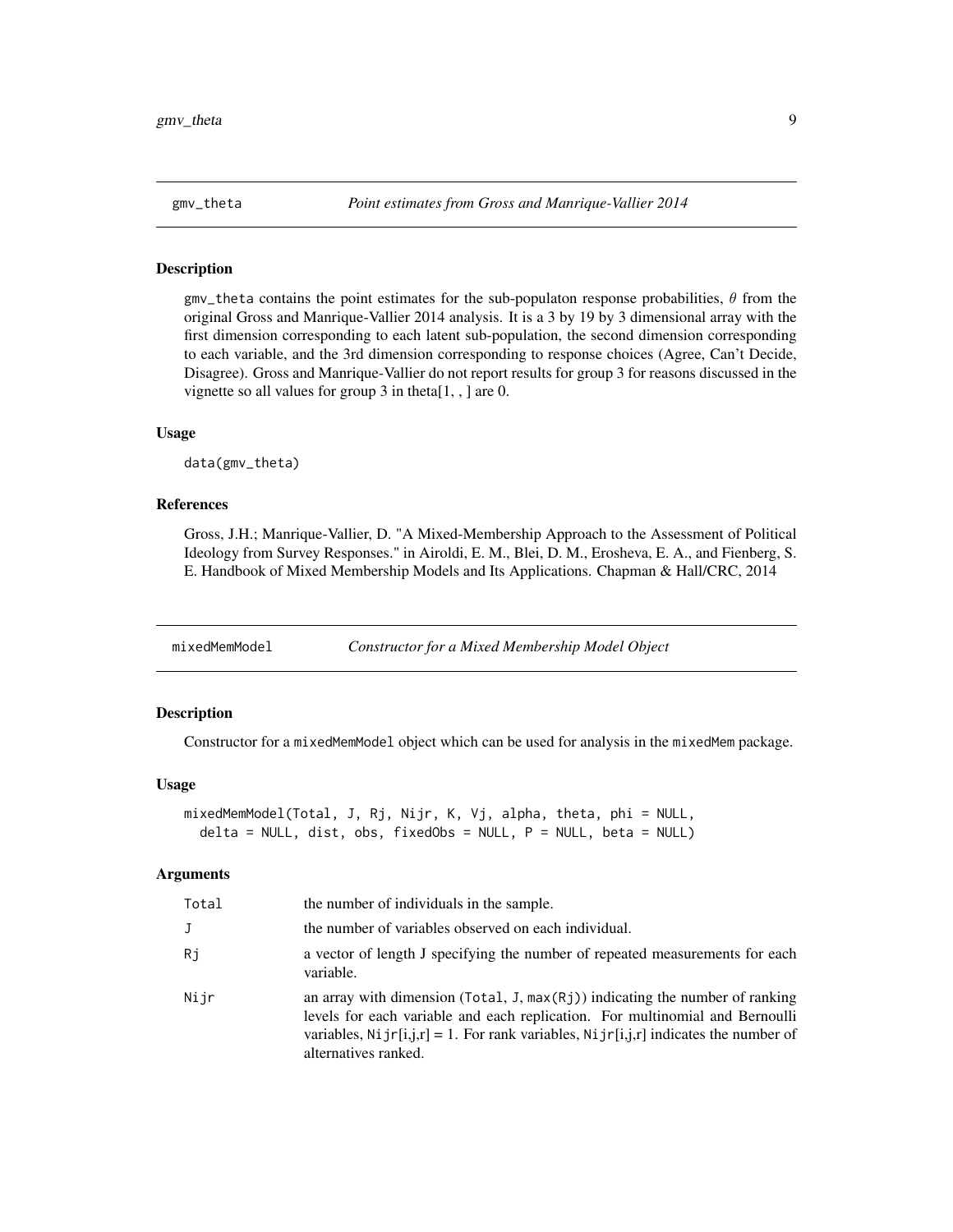| Κ        | the number of sub-populations.                                                                                                                                                                                                                                                                                                                                                                                                                                                                                                                                                                                                                                                                                                                          |
|----------|---------------------------------------------------------------------------------------------------------------------------------------------------------------------------------------------------------------------------------------------------------------------------------------------------------------------------------------------------------------------------------------------------------------------------------------------------------------------------------------------------------------------------------------------------------------------------------------------------------------------------------------------------------------------------------------------------------------------------------------------------------|
| Vj       | a vector of length J specifying the number of possible candidates for each vari-<br>able. For a Bernoulli variable $Vj[i] = 1$ .                                                                                                                                                                                                                                                                                                                                                                                                                                                                                                                                                                                                                        |
| alpha    | a vector of length K which is the parameter for Dirichlet membership distribu-<br>tion.                                                                                                                                                                                                                                                                                                                                                                                                                                                                                                                                                                                                                                                                 |
| theta    | an array with dimensions $(J,K,max(Vj))$ which governs the variable distribu-<br>tions. The parameter theta[j,k,] governs the distribution of variable J for a<br>complete member of sub-population k. For instance, if variable j is a Bernoulli<br>variable, theta[j,k,1] is the probability of success; if variable $j$ is a multinomial<br>variable, the ta[j,k, 1:Vj[j]] is the probability for each of the $Vj[j]$ categories; if<br>variable j is a rank variable, the ta $[j,k, 1:Vj[j]]$ are the support parameters for<br>each of the Vj[j] alternatives. Since the dimension of the relevant parameters<br>can differ across variables, any unused elements of the array should be set to 0,<br>while all other elements should be positive. |
| phi      | an array with dimensions (Total, K) which specifies the variational parameters<br>for the membership vectors, $\lambda$ . The default group membership initialization is<br>uniform across all groups (phi[i,k] = $1/K$ for all k). The default initialization is<br>highly recommended.                                                                                                                                                                                                                                                                                                                                                                                                                                                                |
| delta    | an array with dimensions (Total, J, max (Rj), max (Nijr), K) which specifies the<br>variational parameters for the context vectors Z. The default initialization is uni-<br>form across all sub-populations (delta[i, j, r, n, k] = $1/K$ for all k).                                                                                                                                                                                                                                                                                                                                                                                                                                                                                                   |
| dist     | a vector of length J specifying variable types. Options are "bernoulli", "multi-<br>nomial" or "rank" corresponing to the distributions of the observed variables.                                                                                                                                                                                                                                                                                                                                                                                                                                                                                                                                                                                      |
| obs      | an array with dimensions ( $Total,J,max(Rj)$ , $max(Nijr)$ ) corresponding to the<br>observed data. For Bernoulli random variables, the data consist of 0/1's. For<br>multinomial or rank data the data consist of integers $0,1,\ldots,(Vj[j]-1)$ .                                                                                                                                                                                                                                                                                                                                                                                                                                                                                                    |
| fixedObs | an array with dimensions $(1, J, max(Rj), max(Nijr))$ corresonding to the ob-<br>served responses for a fixed group in the extended GoM model from Erosheva<br>et al (2007)                                                                                                                                                                                                                                                                                                                                                                                                                                                                                                                                                                             |
| P        | scalar between 0 and 1 corresponding to initial value for the proportion of indi-<br>viduals in the fixed group                                                                                                                                                                                                                                                                                                                                                                                                                                                                                                                                                                                                                                         |
| beta     | scalar between 0 and 1 corresponding to the initial value of beta, the condi-<br>tional probability of being in the fixed group for an individual who's observed<br>responses match the fixed group.                                                                                                                                                                                                                                                                                                                                                                                                                                                                                                                                                    |

The function returns an object of mixedMemModel class. This object contains dimensions of the model, the observed data, and the model parameters. Once a mixedMemModel object is created, the specified model can be fit for the data using the mmVarFit function. If the inputs are inconsistent (ie if dimensions do not match, or if observations and distribution types are not compatible,mixedMemModel will throw an error. For additional details on usage, and model assumptions, see the corresponding vignette "Fitting Mixed Membership Models Using mixedMem".

# Value

returns an object of class mixedMemModel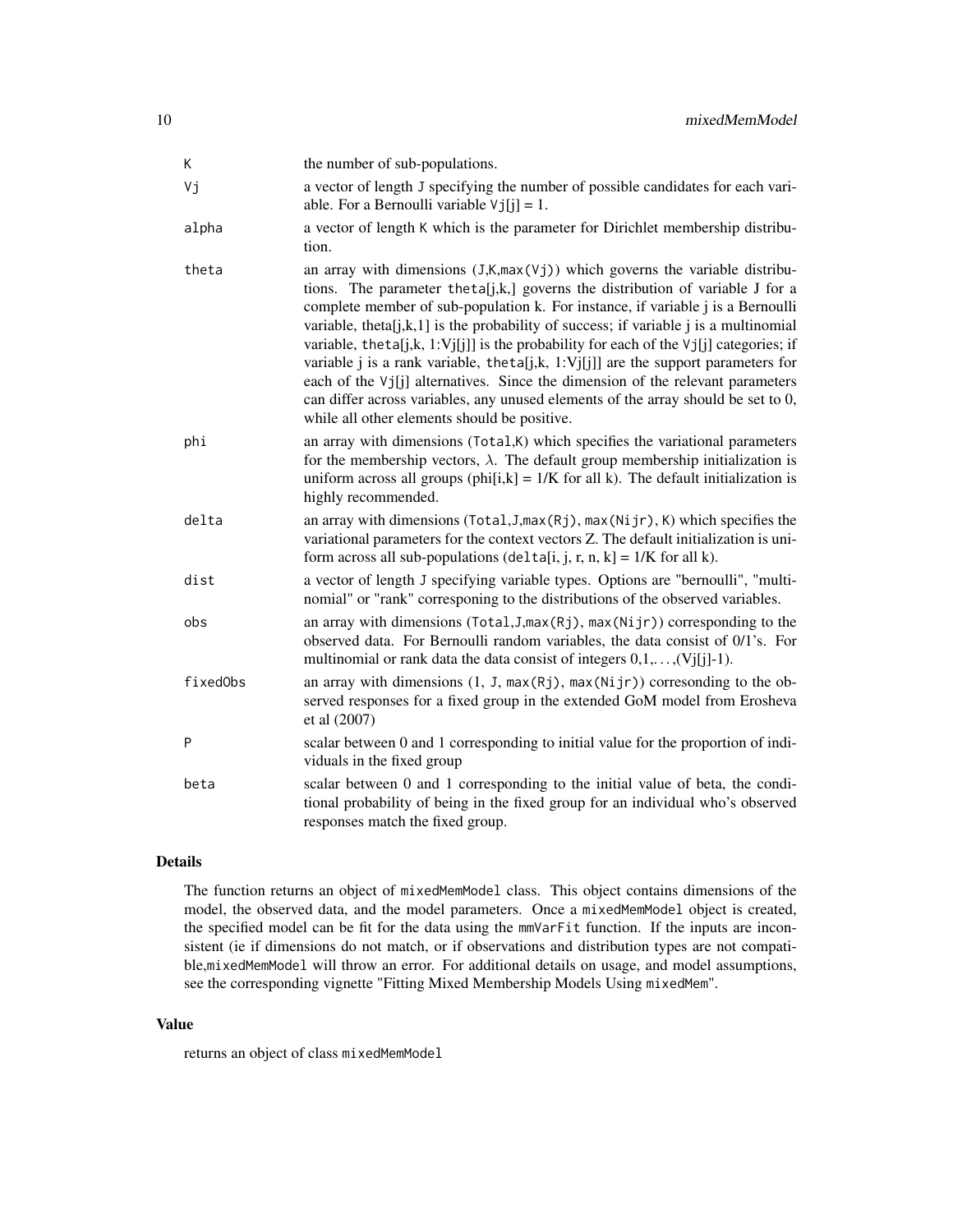#### <span id="page-10-0"></span> $mmVarFit$  11

#### Examples

```
set.seed(123)
Total <- 50 # 50 Individuals
J <- 3 # 3 different variables
# distributions of each variable
dist <- c("multinomial", "bernoulli", "rank")
# 100 repeated measures of the multinomial, 5 repeated measures of the
# Bernoulli, 1 repeated measure of the rank
Rj \leq -c(100, 5, 1)K \le -4 # 4 sub-populations
alpha <- rep(.5, K) #hyperparameter for dirichlet distribution
# Number of categories/alternatives for each variable. For the Bernoulli, Vj = 1
Vj \leq c(10, 1, 4)theta \leq array(0, dim = c(J, K, max(Vj)))
# Parameters governing multinomial
theta[1,,] <- gtools::rdirichlet(K, rep(.3, Vj[1]))
#parameters governing Bernoulli
theta[2,,] <- cbind(rbeta(K, 1,1), matrix(0, nrow = K, ncol = Vj[1]-1))
theta[3,,] <- cbind(gtools::rdirichlet(K, rep(.3, Vj[3])),
matrix(0, nrow = K, ncol = Vj[1]-Vj[3]))# Items selected for each observation. For Multinomial and Bernoulli, this is always 1
# For rank data, this will be the number of alternatives ranked
Nijr = array(0, dim = c(Total, J, max(Rj)))Nijr[,1,c(1:Rj[1])]=1 # N_ijri is 1 for multinomial variablesNijr[,2,c(1:Rj[2])]=1 \# N_{ij}r is 1 for Bernoulli variables
Nijr[,3,c(1:Rj[3])] = sample.int(Vj[3], size = Total, replace = TRUE)
# generate random sample of observations
sampleMixedMem <- rmixedMem(Total, J, Rj, Nijr, K, Vj,
dist, theta, alpha)
## Initialize a mixedMemModel object
test_model <- mixedMemModel(Total = Total, J = J, Rj = Rj,
Nijr= Nijr, K = K, Vj = Vj,dist = dist, obs = sampleMixedMem$obs,
  alpha = alpha, theta = theta)
# Look at Summary of the initialized model
summary(test_model)
# Plot the current values for theta
plot(test_model)
```
mmVarFit *Fit Mixed Membership models using variational EM*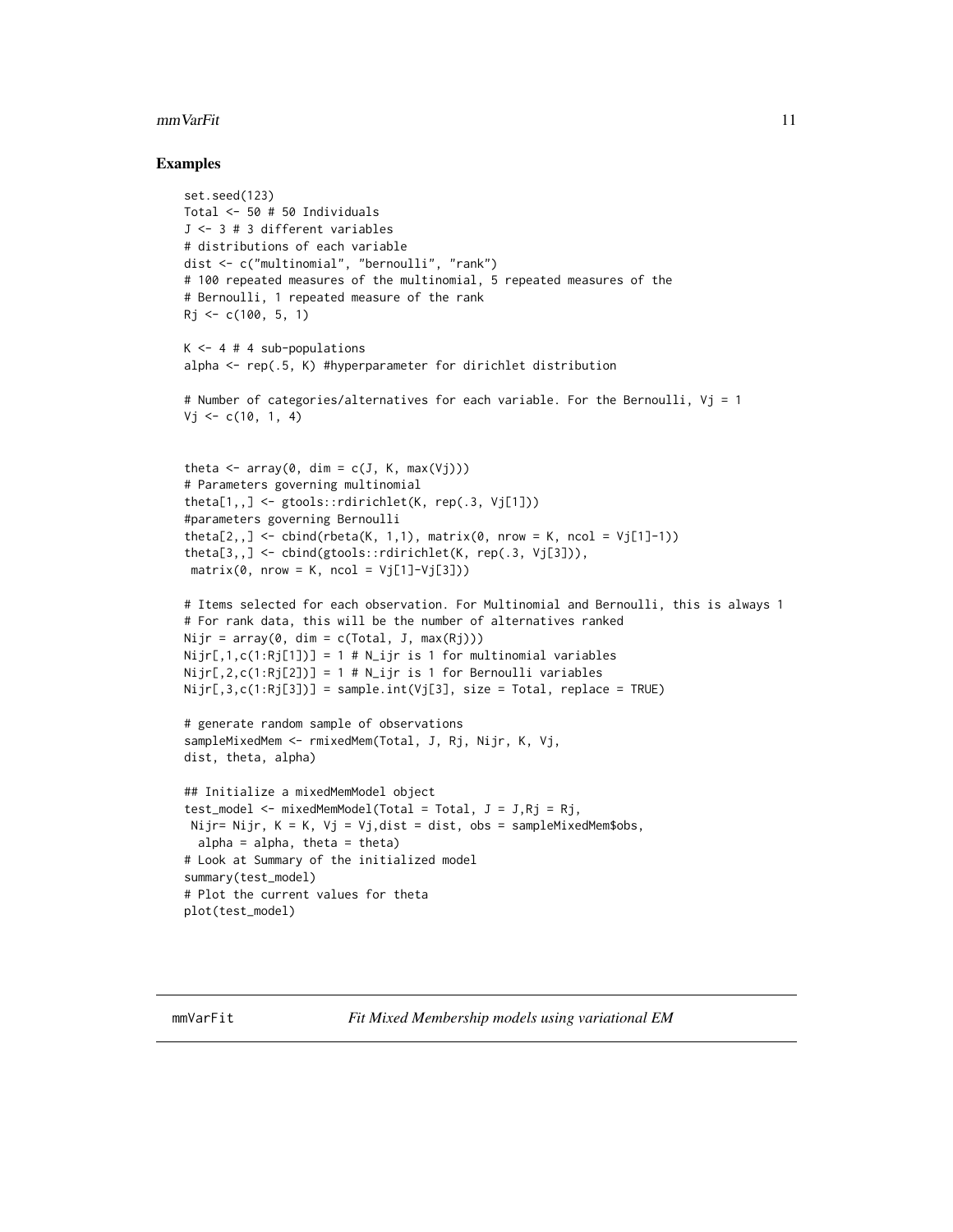mmVarFit is the primary function of the mixedMem package. The function fits parameters  $\phi$  and  $\delta$  for the variational distribution of latent variables as well as psuedo-MLE estimates for the population parameters  $\alpha$  and  $\theta$ . See documentation for mixedMemModel or the package vignette, "Fitting Mixed Membership Models Using mixedMem" for a more detailed description of the variables and notation in a mixed membership model.

# Usage

```
mmVarFit(model, printStatus = 1, printMod = 1, stepType = 3,
 maxTotalIter = 500, maxEIter = 1000, maxAlphaIter = 200,
 maxThetaIter = 1000, maxLSIter = 400, elboTol = 1e-06,
  alphaTol = 1e-06, thetaTol = 1e-10, aNaught = 1, tau = 0.899,
  bMax = 3, bNaught = 1000, bMult = 1000, vCutoff = 13,
 holdConst = c(-1))
```

| model        | a mixedMemModel object created by the mixedMemModel constructor.                                                                                                                                                                                                                                                                                                                                           |
|--------------|------------------------------------------------------------------------------------------------------------------------------------------------------------------------------------------------------------------------------------------------------------------------------------------------------------------------------------------------------------------------------------------------------------|
| printStatus  | an integer 0 or 1. When printStatus is 1 mmVarFit will print status updates,<br>when printStatus is 0 mmVarFit will not print status updates.                                                                                                                                                                                                                                                              |
| printMod     | a positive integer which specifies how often to print status updates. The status<br>will be printed at each step which is a multiple of print Mod. The default value<br>$is1$ .                                                                                                                                                                                                                            |
| stepType     | an integer from 0-3 which specifies what steps to carry out in estimation. 0 per-<br>forms a single E-Step; this can be used to find the held out ELBO. 1 performs<br>iterates between E-steps and M-steps for estimating theta but keeps alpha con-<br>stant. 2 iterates between E-steps and M-steps for estimating alpha, but keeps<br>theta constant. 3 completes full E and M steps. The default is 3. |
| maxTotalIter | the maximum total steps before termination. A full E and M step together count<br>as 1 step. If this maximum is ever achieved, a warning message will be printed<br>at convergence. The default is 500.                                                                                                                                                                                                    |
| maxEIter     | the maximum iterations for each E-Step. If this maximum is ever achieved, a<br>warning message will be printed at convergence. The default is 1000.                                                                                                                                                                                                                                                        |
| maxAlphaIter | the maximum iterations when fitting alpha. If this maximum is ever achieved, a<br>warning message will be printed at convergence. The default is 200.                                                                                                                                                                                                                                                      |
| maxThetaIter | the maximum iterations when fitting theta. If this maximum is ever achieved, a<br>warning message will be printed at convergence. The default is 1000.                                                                                                                                                                                                                                                     |
| maxLSIter    | the maximum backtracking iterations in the line search for updating alpha and<br>theta for rank data.                                                                                                                                                                                                                                                                                                      |
| elboTol      | the convergence criteria for the EM Algorithim. When the relative increase in<br>the ELBO is less than the convergence critiera, the algorithm converges. The<br>default is 400.                                                                                                                                                                                                                           |
| alphaTol     | the convergence criteria for updates to alpha. When the relative increase in the<br>ELBO is less than the convergence critiera, the update to alpha converges. The<br>defualt is 1e-6.                                                                                                                                                                                                                     |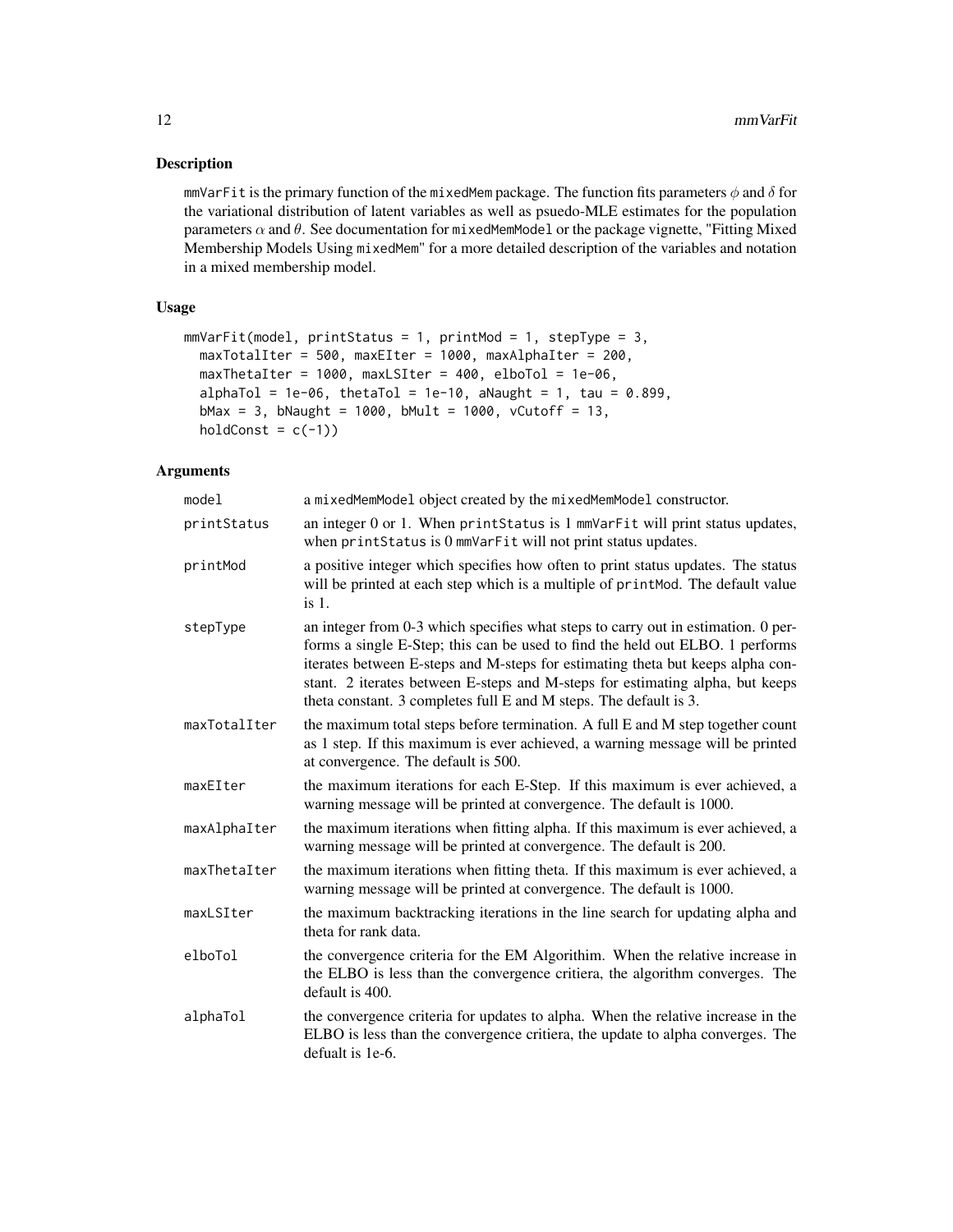| thetaTol  | the convergence criteria for updates to theta. When the relative increase in the<br>ELBO is less than the convergence critiera, the update to theta converges. The<br>default is 1e-10.                                                                                                                                               |
|-----------|---------------------------------------------------------------------------------------------------------------------------------------------------------------------------------------------------------------------------------------------------------------------------------------------------------------------------------------|
| aNaught   | the first step size in the backtracking line search used to update alpha and theta<br>for rank data. The default is 1.                                                                                                                                                                                                                |
| tau       | the backtracking factor in the backtracking line search used to update alpha and<br>theta for rank data. The default is .899.                                                                                                                                                                                                         |
| bMax      | the number of times the penalization factor is increased in the interior point<br>method for fitting theta for rank data. The default is 3.                                                                                                                                                                                           |
| bNaught   | the initial penalization factor in the interior point method for fitting theta for<br>rank data. bNaught must be positive and the default value is 1000.                                                                                                                                                                              |
| bMult     | a positive number by which bNaught is multiplied by in each iteration of the<br>interior point method for fitting theta for rank data. The default is 1000.                                                                                                                                                                           |
| vCutoff   | a positive integer cutoff for Vj at which a gradient ascent method is used instead<br>of the Newton Raphson interior point method. This is used to avoid inverting a<br>large matrix. The default is 13.                                                                                                                              |
| holdConst | a vector of integers specifying groups to be held fixed during the estimation<br>procedure. The estimation algorithim will hold the theta parameters of these<br>specific groups constant, but update all other parameters. The group numbers<br>range from 0 to $K - 1$ . To estimate all groups, use the default value of $c(-1)$ . |

mmVarFit selects psuedo-MLE estimates for  $\alpha$  and  $\theta$  and approximates the posterior distribution for the latent variables through a mean field variational approach. The variational lower bound on the log-likelihood at the data given model parameters is given by Jensen's inequality:

 $E_Q$ log $[p(X, Z, \Lambda)] - E_Q$ log $[Q(Z, \Lambda | \phi, \delta)] \leq \log P(obs | \alpha, \theta)$  where  $Q = \prod_i [Dirichlet(\lambda_i | \phi_i) \prod_j^J \prod_r^{R_j} \prod_n^{N_{i,j,r}} Multinomial(Z_{i,j,r,n} | \delta_{i,j,r,n})]$ 

The left hand side of the above equation is often referred to as the Evidence Lower Bound (ELBO). The global parameters  $\alpha$  and  $\theta$  are selected to maximize this bound as a psuedo-MLE procedure. In addition, it can be shown that maximizing the ELBO with respect to the variational parameters  $\phi$ and  $\delta$  is equivalent to minimizing the KL divergence between the tractable variational distribution and the true posterior.

The method uses a variational EM approach. The E-step considers the global parameters  $\alpha$  and  $\theta$ fixed and picks appropriate variational parameters  $\phi$  and  $\delta$  to minimize the KL divergence between the true posterior and the variational distribution (or maximize the ELBO). The M-step considers the variational parameters fixed and global parameters  $\theta$  and  $\alpha$  are selected which maximize the lower bound on the log-likelihood (ELBO).

# Value

mmVarFit returns a mixedMemModel object containing updated variational parameters and global parameters.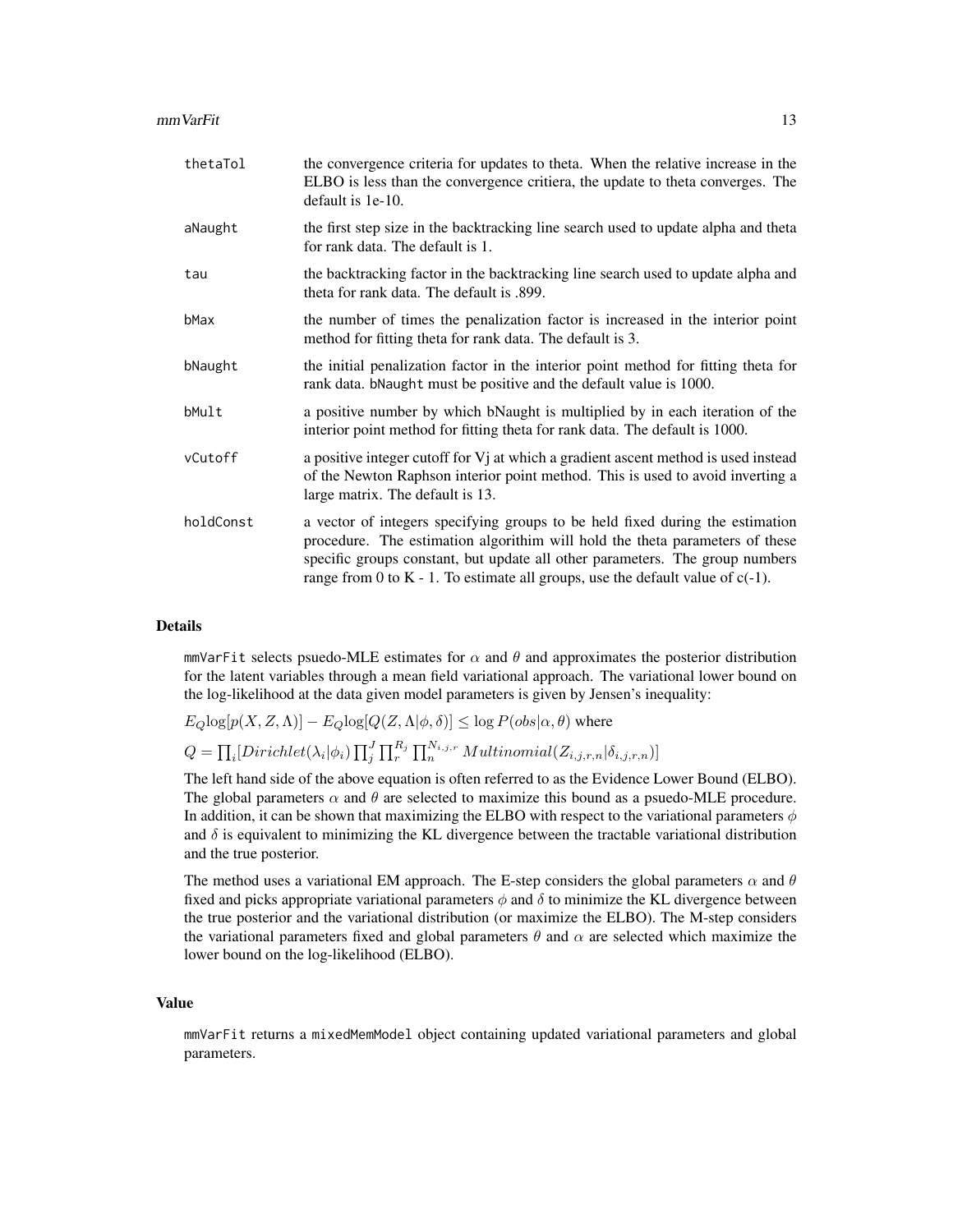### <span id="page-13-0"></span>References

Beal, Matthew James. Variational algorithms for approximate Bayesian inference. Diss. University of London, 2003.

# See Also

mixedMemModel

#### Examples

## The following example generates multivariate observations (both variables are multinomial) ## from a mixed membership model. The observed data is then used to fit a ## mixed membership model using mmVarFit

```
## Generate Data
Total <- 30 #30 Individuals
J <- 2 # 2 variables
dist <- rep("multinomial",J) # both variables are multinomial
Rj \leq rep(100,J) # 100 repititions for each variable
# Nijr will always be 1 for multinomials and bernoulli's
Nijr \leq array(1, dim = c(Total, J, max(Rj)))
K < -4 # 4 sub-populations
alpha \leq rep(.5, K) # hyperparameter for dirichlet distribution
Vj \leftarrow rep(5, J) # each multinomial has 5 categories
theta \leq array(0, dim = c(J, K, max(Vj)))
theta[1, 1] \leftarrow getools::rdirichlet(K, rep(.3, 5))theta[2, 1] \leftarrow getools::rdirichlet(K, rep(.3, 5))obs <- rmixedMem(Total, J, Rj, Nijr, K, Vj, dist, theta, alpha)$obs
## Initialize a mixedMemModel object
test_model <- mixedMemModel(Total = Total, J = J, Rj = Rj, Nijr= Nijr,
 K = K, Vj = Vj, dist = dist, obs = obs,
  alpha = alpha, theta = theta+\emptyset)
## Fit the mixed membership model
out <-mmVarFit(test_model)
```
permuteLabels *Mixed Membership Post-Processing*

#### Description

Mixed Membership models are invariant to permutations of the sub-population labels; swapping the names of each sub-population yields an equivalent model. The ordering of the labels in a fitted model is dependent on the initialization points of the variational EM algorithim. The permuteLabels function returns a mixedMemModel object where the labels (for  $\theta$ ,  $\phi$ ,  $\delta$  and  $\alpha$ ) have been permuted according a given permutation of the integers 1 through K. The findLabels function can be used to find a permutation of the labels which most closely matches another fitted model.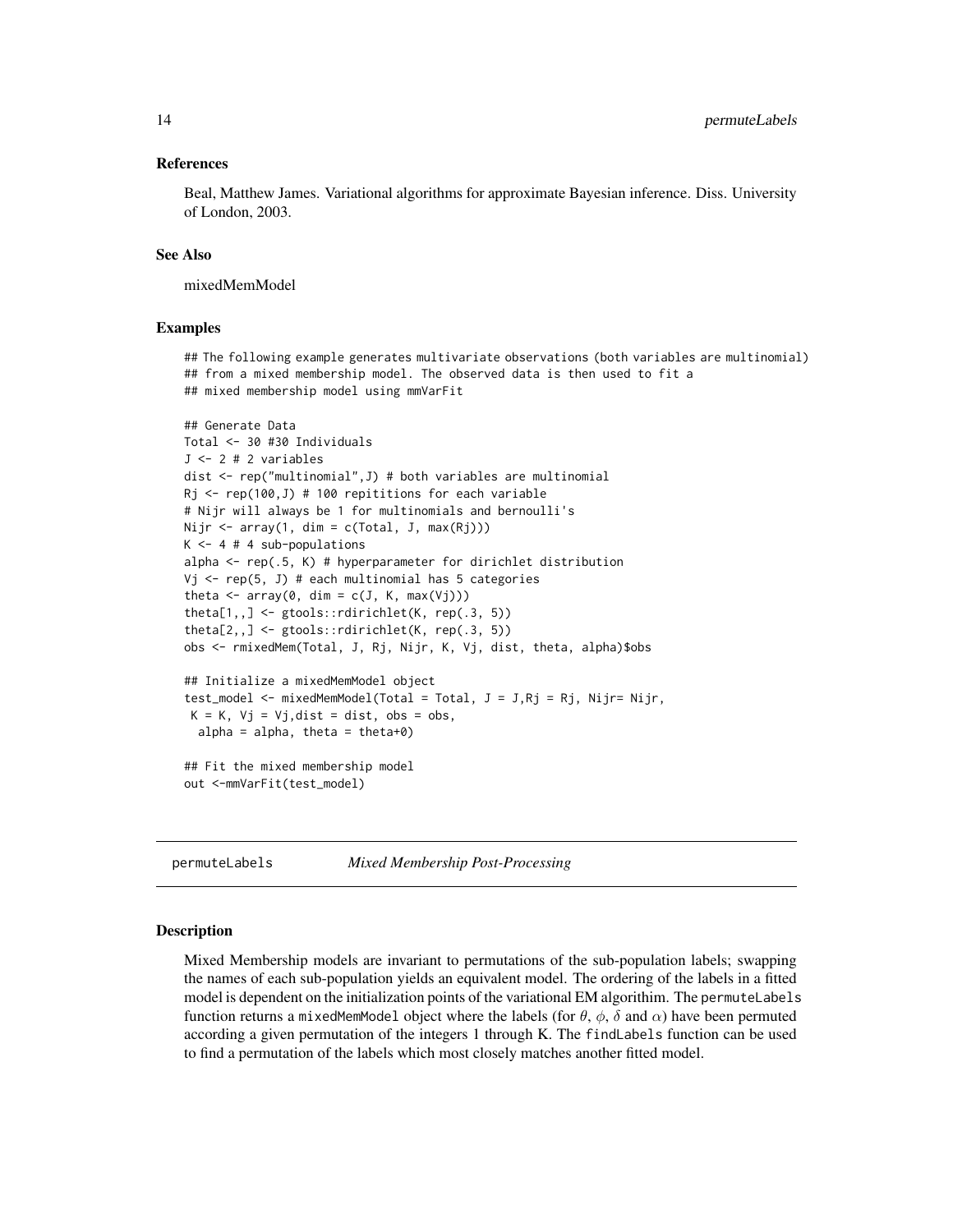# <span id="page-14-0"></span>plot.mixedMemModel 15

# Usage

permuteLabels(model, perm)

#### Arguments

| model | a fitted mixed Mem Model object which will be relabeled.                                                                                                                                                                                           |
|-------|----------------------------------------------------------------------------------------------------------------------------------------------------------------------------------------------------------------------------------------------------|
| perm  | a vector of length K with integers 1:K. This is the permutation by which to<br>relabel the mixed MemModel object such that group i in the returned mixed Mem-<br>Model object corresponds to group perm[i] from the input mixedMemModel<br>object. |

# Value

permuteLabels returns a mixedMemModel object such that group i in the returned mixedMemModel object corresponds to group perm[i] from the input mixedMemModel object

# See Also

findLabels

plot.mixedMemModel *Plot a Mixed Membership Model*

# Description

Generic S3 function to produce visual representation of a mixedMemModel object. This function calls either the vizTheta or the vizMem function.

# Usage

```
## S3 method for class 'mixedMemModel'
plot(x, type = "theta", compare = NULL,main = NULL, varNames = NULL, groupNames = NULL, nrow = NULL,
 ncol = NULL, indices = NULL, fitNames = NULL, ...)
```

| $\times$ | the mixedMemModel object to be plotted.                                                                                                                                                                       |
|----------|---------------------------------------------------------------------------------------------------------------------------------------------------------------------------------------------------------------|
| type     | a string which indicates which estimated parameters to plot; valid options are<br>"theta" or "membership". vizTheta is called when the type is "theta" and<br>vizMem is called when the type is "membership". |
| compare  | an array or matrix for comparison. When type $=$ "theta", compare should be an<br>array the same size as $x$ \$theta. When type = "membership", compare should be<br>a matrix the same size as x\$phi.        |
| main     | the main figure title.                                                                                                                                                                                        |
| varNames | a vector of strings corresponding to names for each variable if plot type is theta.                                                                                                                           |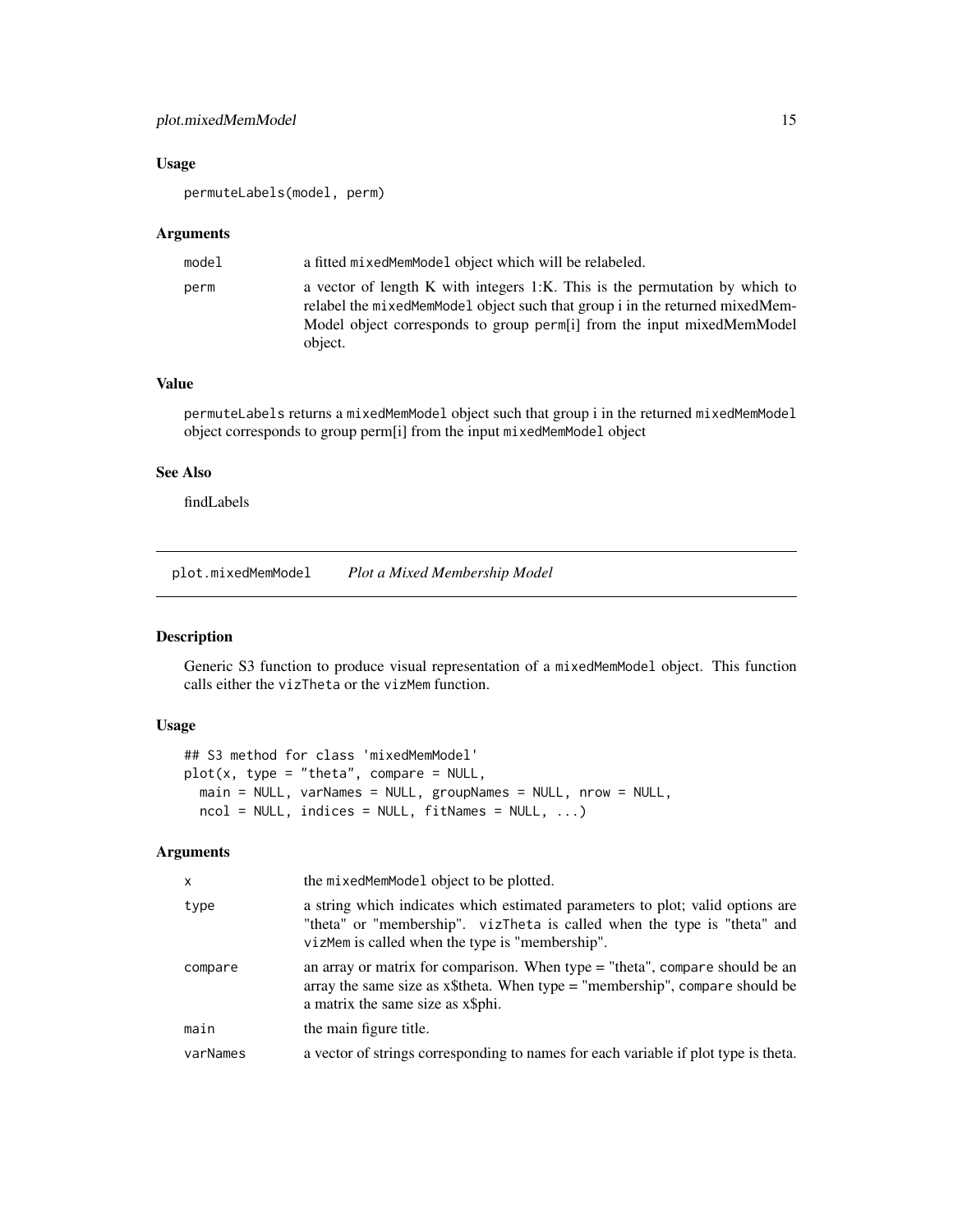<span id="page-15-0"></span>

| groupNames | a vector of strings corresponding to labels for each sub-population.                                                                                                         |
|------------|------------------------------------------------------------------------------------------------------------------------------------------------------------------------------|
| nrow       | the number of rows for the grid of plots.                                                                                                                                    |
| ncol       | the number of columns for the grid of plots. If plot type is "theta", this must be<br>K, if plot type is "membership", this must be a positive integer.                      |
| indices    | a vector of integers. If the plot type is "membership", this indicates which in-<br>dividuals to plot. When plot type is "theta", this indicates which variables to<br>plot. |
| fitNames   | a vector of strings corresponding to labels for each fit.                                                                                                                    |
| $\cdots$   | additional parameters to be passed.                                                                                                                                          |
|            |                                                                                                                                                                              |

# See Also

mixedMemModel, vizTheta, vizMem

rmixedMem *Simulate Mixed Membership Data*

# Description

Simulate data from a mixed membership model.

# Usage

```
rmixedMem(Total, J, Rj, Nijr, K, Vj, dist, theta, alpha, lambda = NULL)
```

| Total | the number of individuals in the sample.                                                                                                                                                                                                                                      |
|-------|-------------------------------------------------------------------------------------------------------------------------------------------------------------------------------------------------------------------------------------------------------------------------------|
| J     | the number of variables observed on each individual.                                                                                                                                                                                                                          |
| Rj    | a vector of positive integers of length J specifying the number of repeated mea-<br>surements for each variable.                                                                                                                                                              |
| Nijr  | an array of dimension (Total, J, $max(Rj)$ ) indicating the number of ranking<br>levels for each replication. For multinomial and Bernoulli variables, $Nijr[i,j,r]$<br>$= 1$ . For rank variables, Ni jr[i,j,r] indicates the number of items ranked for each<br>individual. |
| К     | the number of latent sub-populations.                                                                                                                                                                                                                                         |
| Vi    | a vector of length J specifying the number of possible candidates for each vari-<br>able. For a Bernoulli variable $Vj[j] = 1$ . For a multinomial or rank variable,<br>$Vj[i]$ is the number of possible categories/items.                                                   |
| dist  | a vector of strings of length J specifying variable types. Options are "bernoulli",<br>"multinomial" or "rank" corresponing to the distributions of the observed vari-<br>ables.                                                                                              |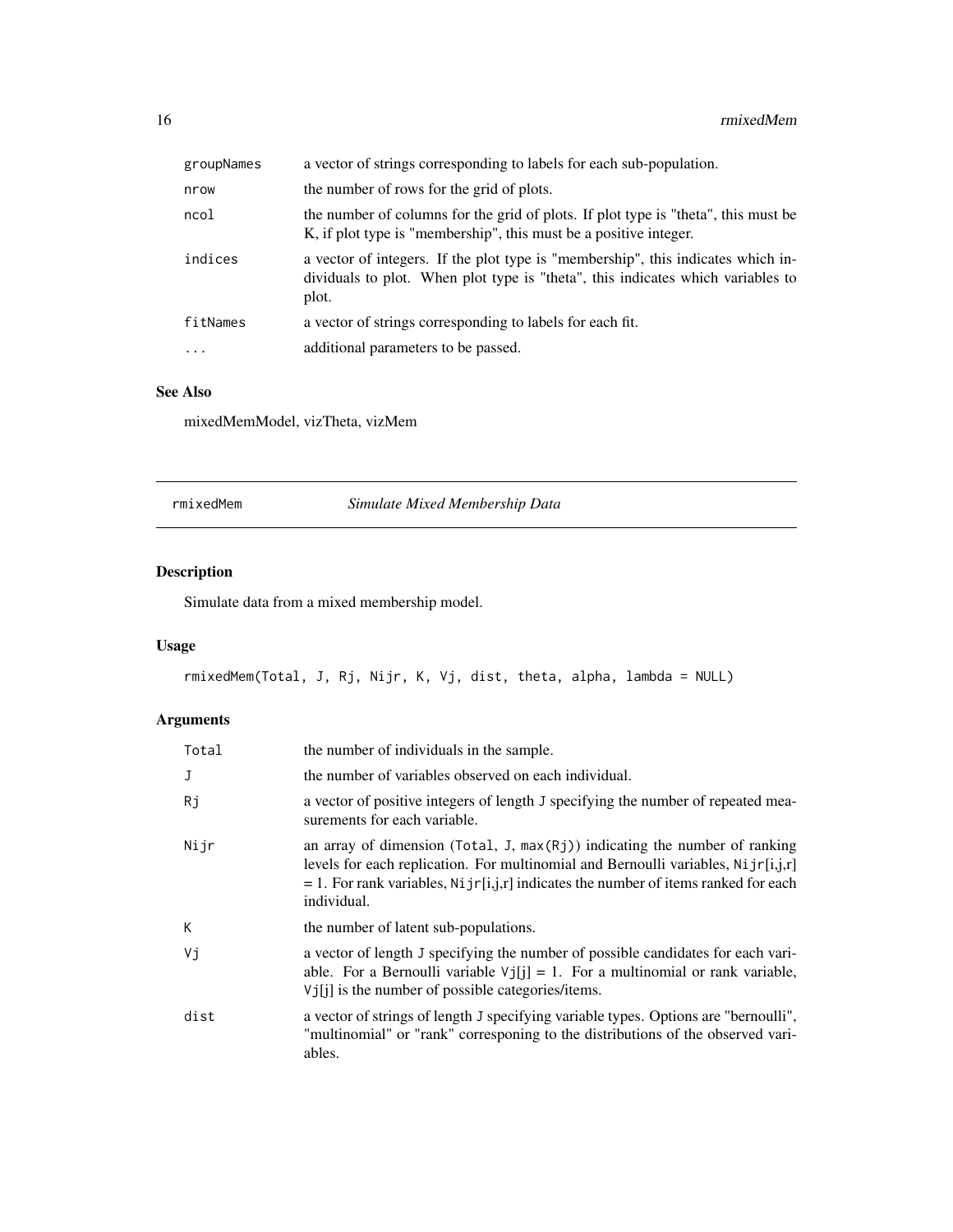<span id="page-16-0"></span>

| theta  | an 3 way array of dimensions $(J,K,\max(Vj))$ which governs the variable distri-                          |
|--------|-----------------------------------------------------------------------------------------------------------|
|        | butions. Parameter the ta[j,k,] governs the distirbution of responses on vari-                            |
|        | able <i>j</i> for an inidvidually completely in sub-population k. If the number of                        |
|        | items/categories differs across variables, any unusued portions of theta should                           |
|        | be set to $0$ .                                                                                           |
| alpha  | a positive K-length vector which is the parameter for the Dirichlet distribution of<br>membership scores. |
| lambda | an optional matrix of dimensions (Total, K) containing the membership scores                              |
|        | for each individual. If the lambda argument is not specified, the group member-                           |
|        | ship scores will be automatically sampled from a Dirichlet (alpha)                                        |

rmixedMem simulates data from a mixed membership model given the specified parameters and dimensions. The function returns a random sample of observations obs, context indicators Z, and group membership scores lambda.

# Value

rmixedMem returns a list containing a three items: A matrix of group memberships scores lambda, an array of context indicators Z and an array of observations obs.

summary.mixedMemModel *Summary of a Mixed Membership Model*

# Description

Generic S3 summary function for mixedMemModel class.

# Usage

```
## S3 method for class 'mixedMemModel'
summary(object, ...)
```
#### Arguments

| object   | the mixedMemModel object to be summarized |
|----------|-------------------------------------------|
| $\cdots$ | additional parameters                     |

# Details

summary provides a summary of the given mixedMemModel object. The function prints the ELBO, the dimensions of the model and each variable type.

# See Also

mixedMemModel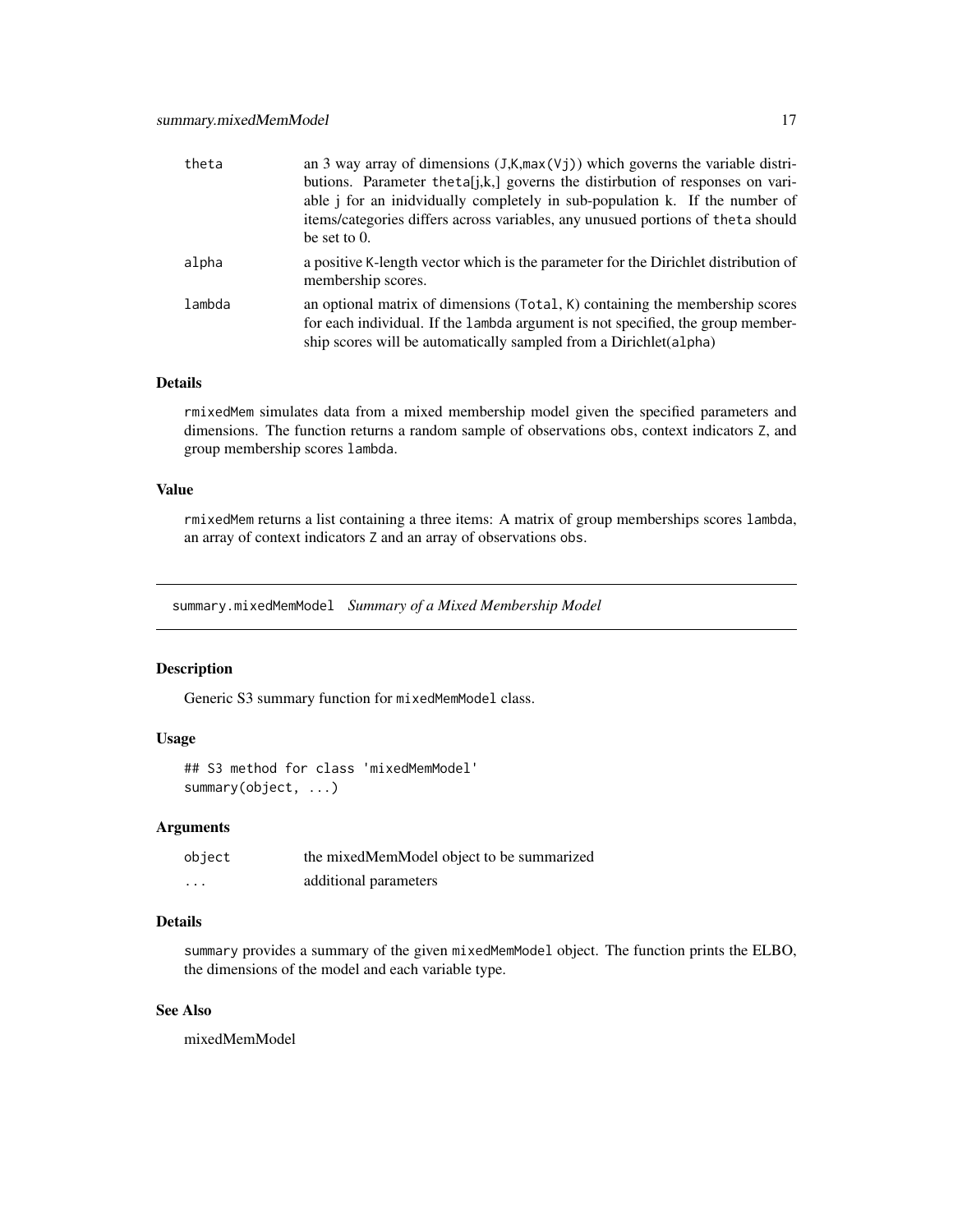<span id="page-17-0"></span>

vizMem plots estimates for the group membership scores of each individual. This is the function called by the mixedMemModel class generic plot function.

#### Usage

```
vizMem(model, compare = NULL, main = "Estimated Membership", nrow = NULL,
  ncol = NULL, indices = NULL, groupNames = NULL, fitNames = NULL)
```
# Arguments

| model      | the mixed Mem Model object that will be plotted.                                                                                                                                                                                                   |
|------------|----------------------------------------------------------------------------------------------------------------------------------------------------------------------------------------------------------------------------------------------------|
| compare    | a matrix of the same dimensions as model \$ph i which contains parameters to<br>compare against the fitted model.                                                                                                                                  |
| main       | the main figure title.                                                                                                                                                                                                                             |
| nrow       | the number of rows in each plot.                                                                                                                                                                                                                   |
| ncol       | the number of columns in each plot.                                                                                                                                                                                                                |
| indices    | the specific individuals which will be shown in the plot. If the argument is left<br>blank, all individuals will be plotted. If the number of individuals to be plotted<br>is larger than $nrow \times ncol$ then multiple plots will be produced. |
| groupNames | a vector specifying labels for each sub-population.                                                                                                                                                                                                |
| fitNames   | a vector of length 2 containing strings which correspond to the names of the<br>models (fitted and comparison).                                                                                                                                    |

# Details

The estimates plotted are the normalized  $\phi$ , which are the posterior means from the variational distribution. The estimated group membership scores are shown in black, and the estimates from a comparison model (if available) are shown in red. Each plot represents an individual.

This is the function called by the plot generic function for mixedMemModel objects.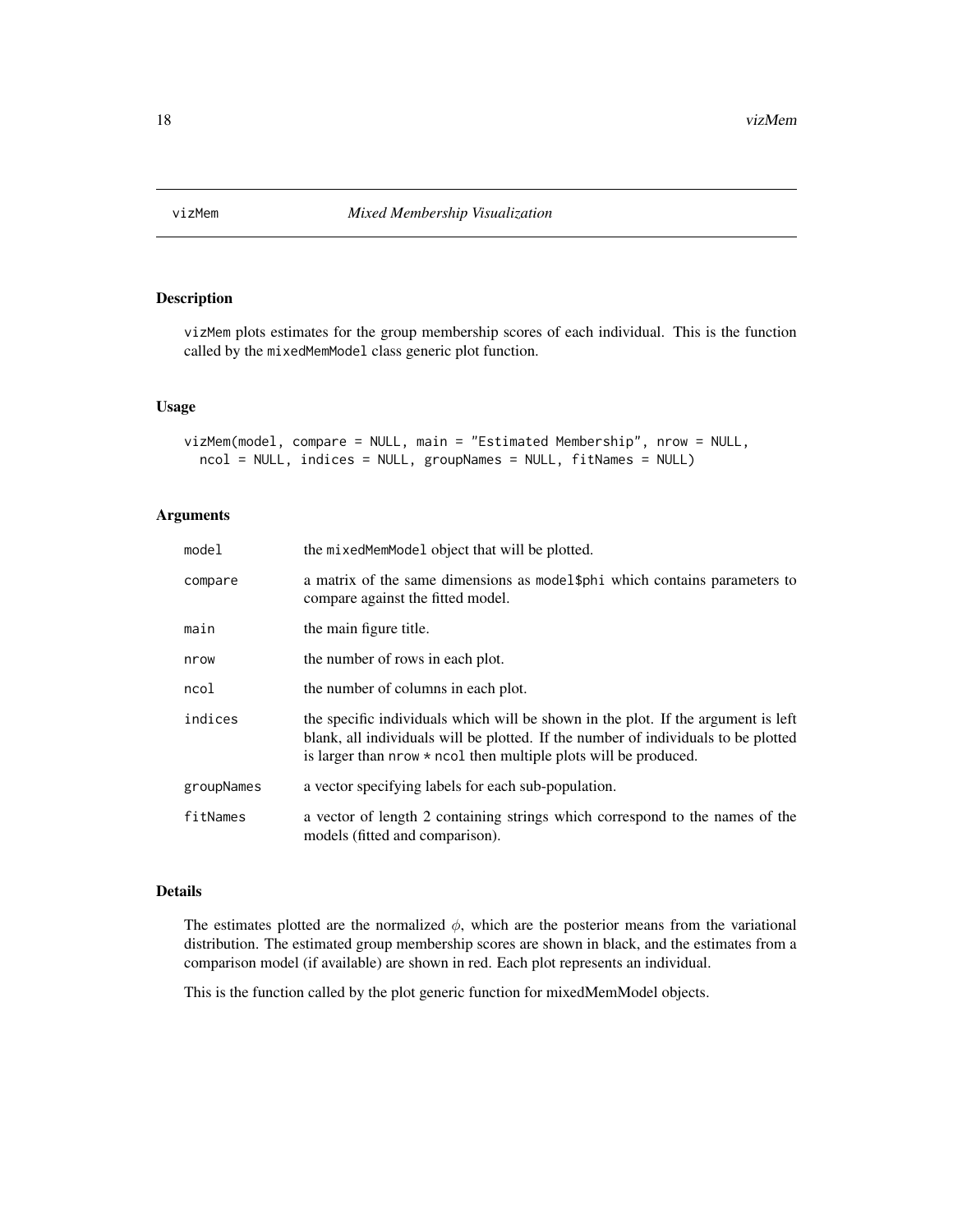<span id="page-18-0"></span>

vizTheta plots  $\theta$ , the parameters which govern the sub-population distributions of variables in a mixed membership model. The parameter  $\theta_{j,k}$  specifies the distribution of variable j for complete members of sub-population k. The estimated parameters from the given model are shown in black in each plot; the parameters from a comparison model (if available) are shown in red. Each row of plots represents a single variable, and each column of the plots represents a sub-population.

# Usage

```
vizTheta(model, compare = NULL, main = "Estimated Theta", varNames = NULL,
 groupNames = NULL, nrow = NULL, fitNames = NULL, indices = NULL)
```
# Arguments

| model      | the mixed Mem Model object that will be plotted.                                                                                                                                                                             |
|------------|------------------------------------------------------------------------------------------------------------------------------------------------------------------------------------------------------------------------------|
| compare    | an array of the same dimensions as model\$theta which contains values to com-<br>pare against the fitted value.                                                                                                              |
| main       | the main figure title.                                                                                                                                                                                                       |
| varNames   | a vector of strings specifying labels for each variable.                                                                                                                                                                     |
| groupNames | a vector of strings specifying labels for each sub-population.                                                                                                                                                               |
| nrow       | the number of rows in each plot. If the argument is not specified, all variables<br>will appear in one plot.                                                                                                                 |
| fitNames   | the names of the models plotted.                                                                                                                                                                                             |
| indices    | a vector which indicates specific variables to plot. If the argument is not spec-<br>ified, all variables will be plotted. If the number of variables to plot is greater<br>than prow, then multiple plots will be produced. |

# Details

This is the function called by the plot generic function for mixedMemModel objects.